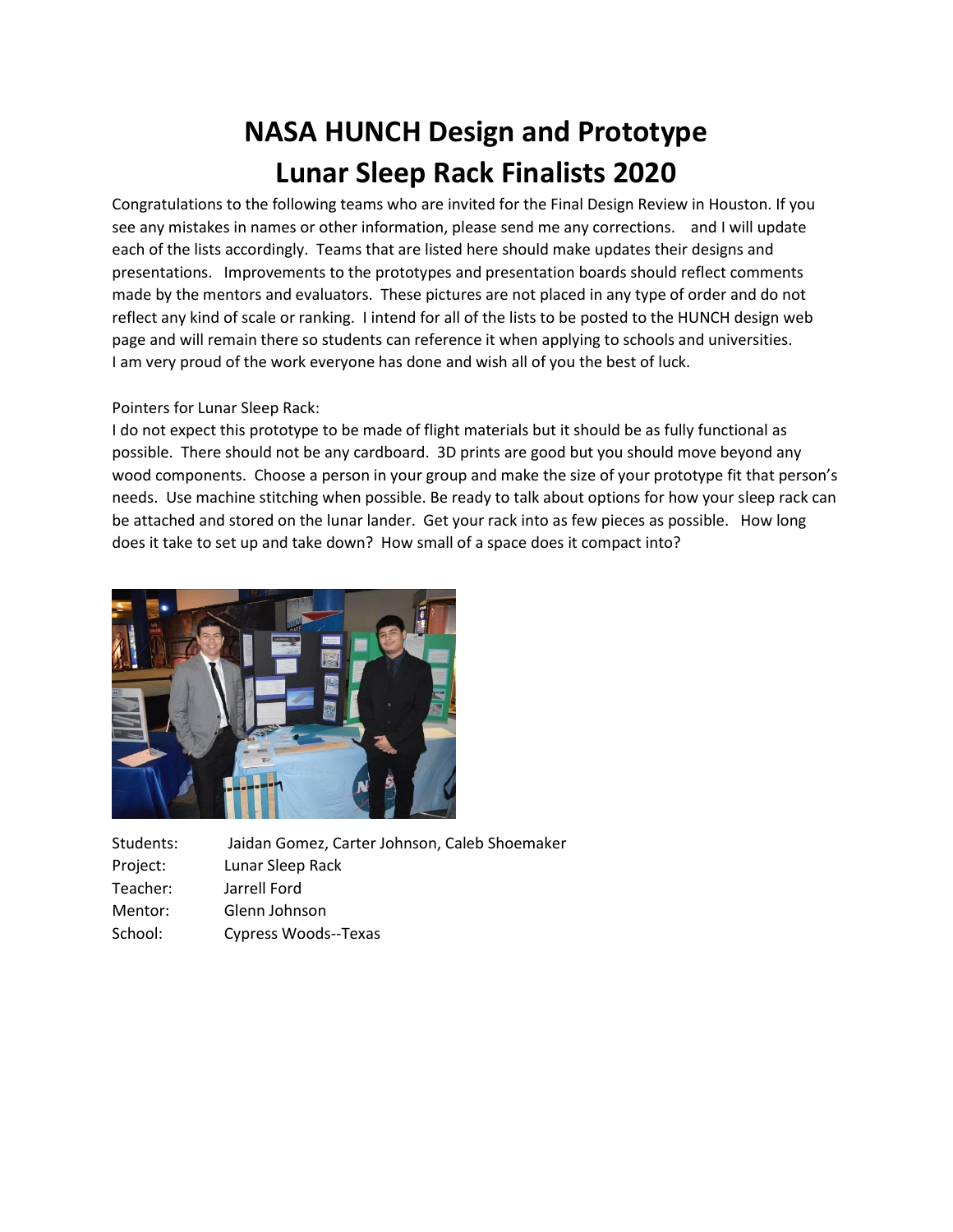

Students: Jacob Burch, Jakob Mendoza, Julian Garcia, Elijuan Walker, Chadrick Johnson Project: Lunar Sleep Rack Teacher: Jacob Smith Mentor: Glenn Johnson School: Manvel--Texas



Students: Carly Geotsch, Abigail Manthey, Caitlin Hunter, Christina Nolting, Tara Johnson, Maddy Otto Project: Lunar Sleep Rack

- Teacher: Ryan Manske
- Mentor: Nancy Hall
- School: East Troy--Wisconsin